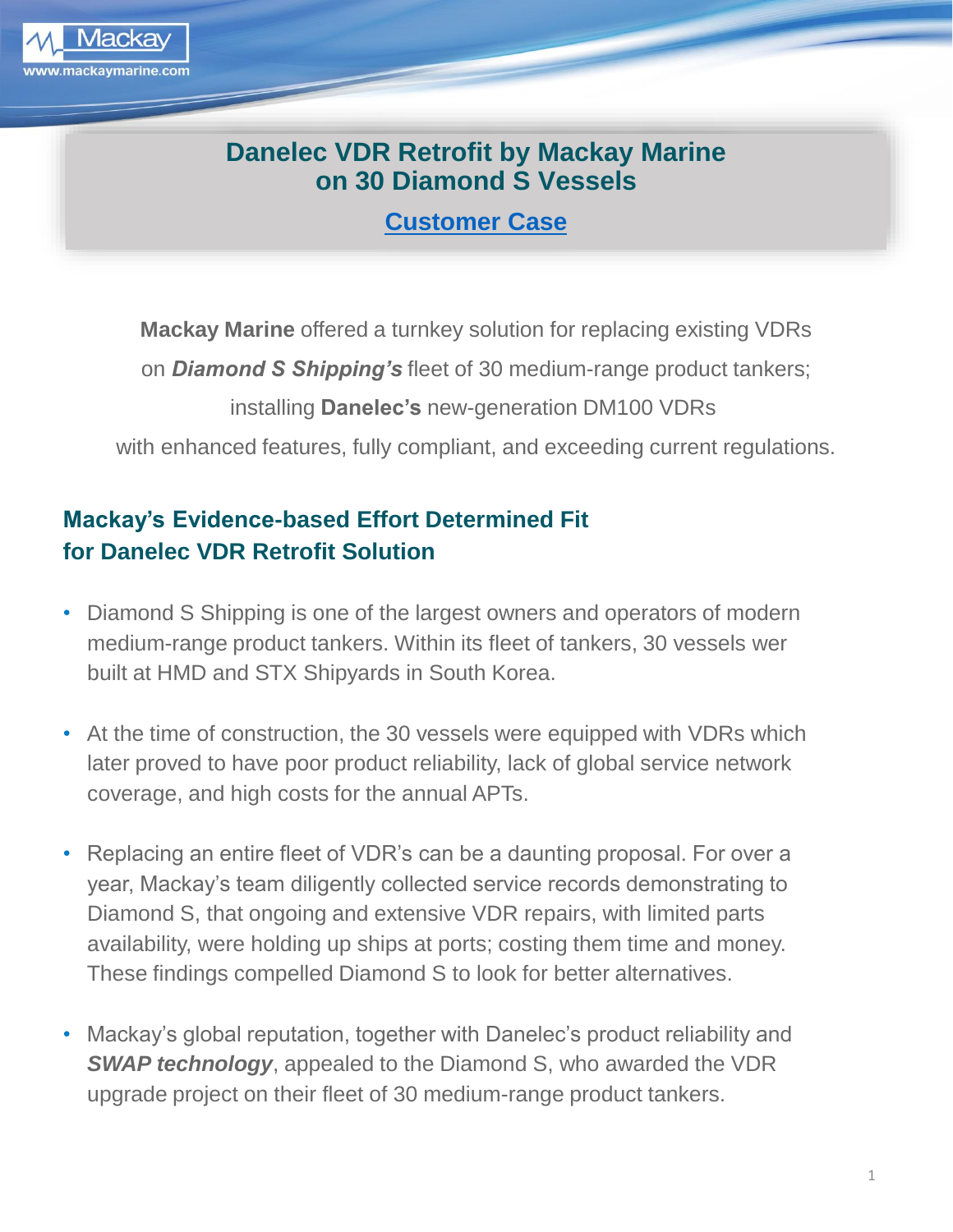

**Danelec's tailor-made Retrofit Conversion Kit Solution made it possible to complete the installation with minimum effort and downtime.**

## **Execution Process**

- Danelec Marine's tailor-made Retrofit Conversion Kit solution made it possible to complete the installation with minimum efforts and downtime. As of May 4th 2018, 29 of the 30 ships have been retrofitted at various Mackay service ports in less than a year.
- With the help of Danelec's Sales and Support Team, Mackay India orchestrated the project seamlessly. A few key logistics elements are described below:
	- A 'pre-install' survey was conducted on each of the HMD and STX vessels to familiarize Mackay with the existing set-up, cable routing, 3rd party interfacing compatibilities, etc. This provided exact requirements and necessary installation materials.
	- Diamond S selected a subcontractor to carry out the hot works, cable routing, adaptor fitment etc. Cables and mounting plate kits were prepared and supplied by Mackay India in a 'kit bag' per ship.
	- The DM100 VDR was remotely configured by Mackay India for successful Termination & Commissioning by Mackay.
	- Mackay India, as the single point-of-contact for this project, executed the installation and testing within the scheduled timeframes. This provided the owners/managers with a direct line of communications and the comfort of better control.